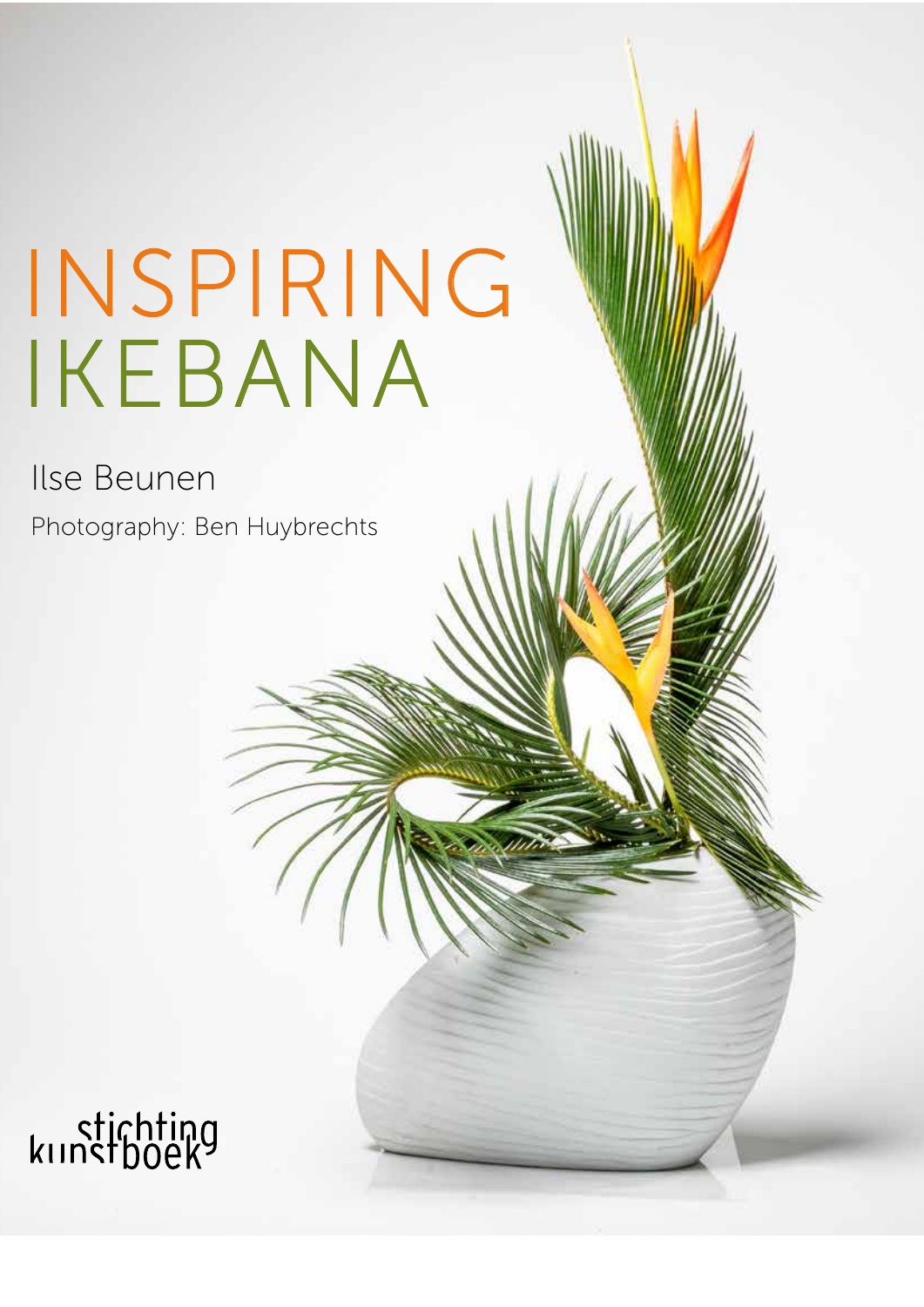## Keeping Warm



Bergenia leaves are large, rather thick leathery leaves that turn a beautiful shade of red in autumn. If you cut them when they are just starting to change color, they are still very flexible.

I had a bunch of these leaves and was contemplating how to use them. While I was playing around with the leaves, I started to fold them, and they reminded me of a blanket. Building on the idea of a quilt, I placed one leaf over the other as if the blanket was casually hung over the rim of the vase, keeping the flowers warm.

## MATERIAL

*Bergenia leaves, Gerbera*